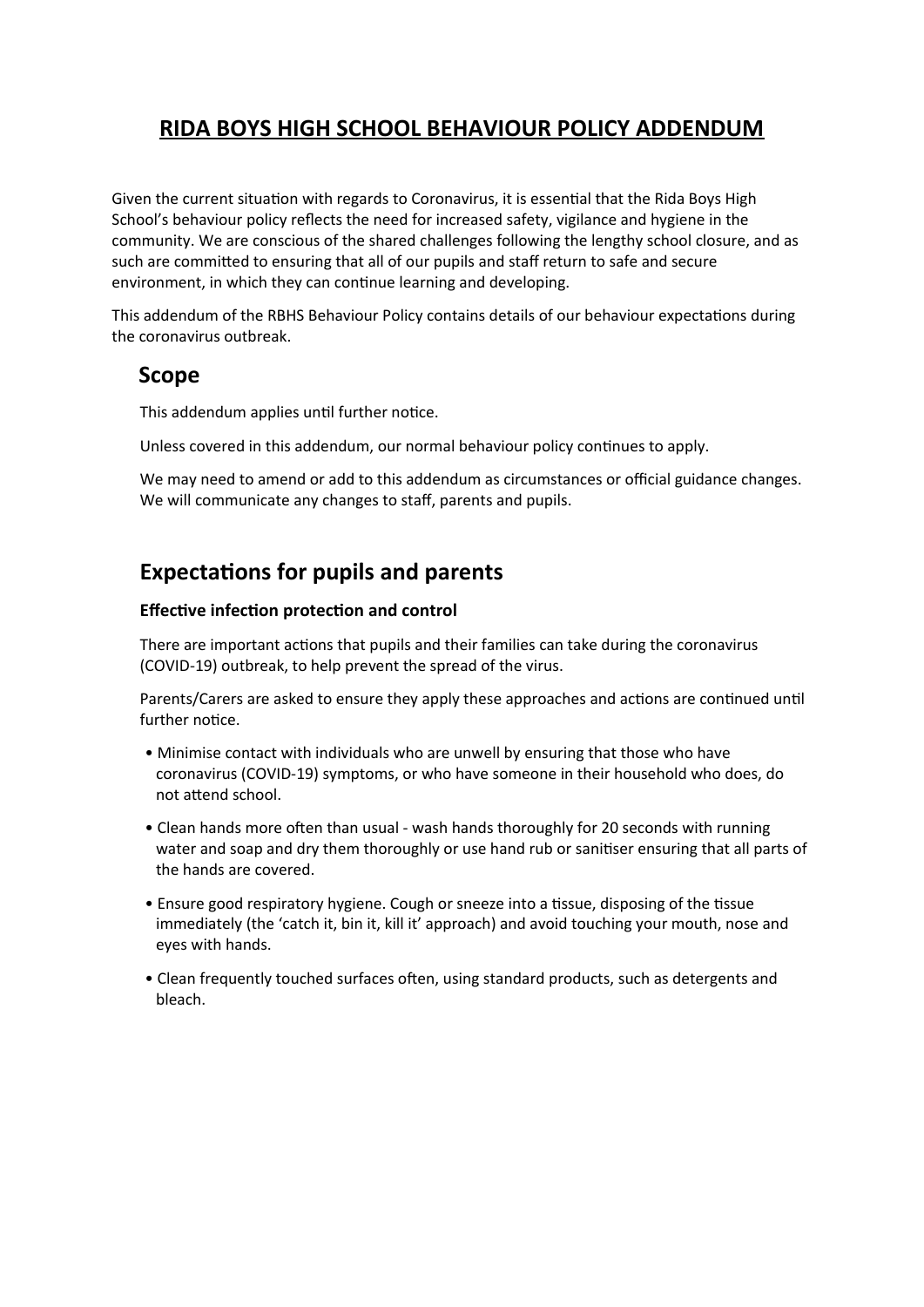## **New rules for attending school**

When pupils are in school, we expect them to follow all of the rules set out below to keep themselves and the rest of the school community safe.

Staff will be familiar with these rules and will make sure they are followed consistently.

Parents should also read the rules and ensure that their children follow the new procedures that have been put in place.

Parents should contact the School if they think their child might not be able to comply with some or all of the rules, so we can consider alternative arrangements with them.

#### **Travel to school, arrival and departure**

Pupils are encouraged to avoid using public transport wherever possible. If public transport is being used, a consideration is given to the government's latest guidance around the use of face coverings. [https://www.gov.uk/government/publications/staying-safe-outside-your-home/](https://www.gov.uk/government/publications/staying-safe-outside-your-home/staying-safe-outside-yourhome#face-coverings) [staying-safe-outside-yourhome#face-coverings](https://www.gov.uk/government/publications/staying-safe-outside-your-home/staying-safe-outside-yourhome#face-coverings)

Parents are asked to encourage pupils to maintain 2-metre social distancing when travelling to and from school, including if walking to school with friends.

Staggered arrival and departure times have been introduced to support pupils in maintaining social distancing outside of school and at the school entrance.

All pupils are to enter the school site via the main entrance on Warren Street.

#### **Face Coverings**

Face coverings will be provided by school where required.

The following rules apply if a student brings a face covering from home:

• The face covering must be one which is made only for the purpose of air filtration, and not as a

decoration.

• The face covering must be plain.

#### **In School**

#### **General guidance on behaviour**

- Wash hands at regular intervals throughout the day.
- Social distance from all students and staff within the communal areas.
- No physical contact at all times, this includes hand shaking, hugging etc.
- No coughing or spitting towards any other person at any time.
- Tell an adult immediately if feeling unwell.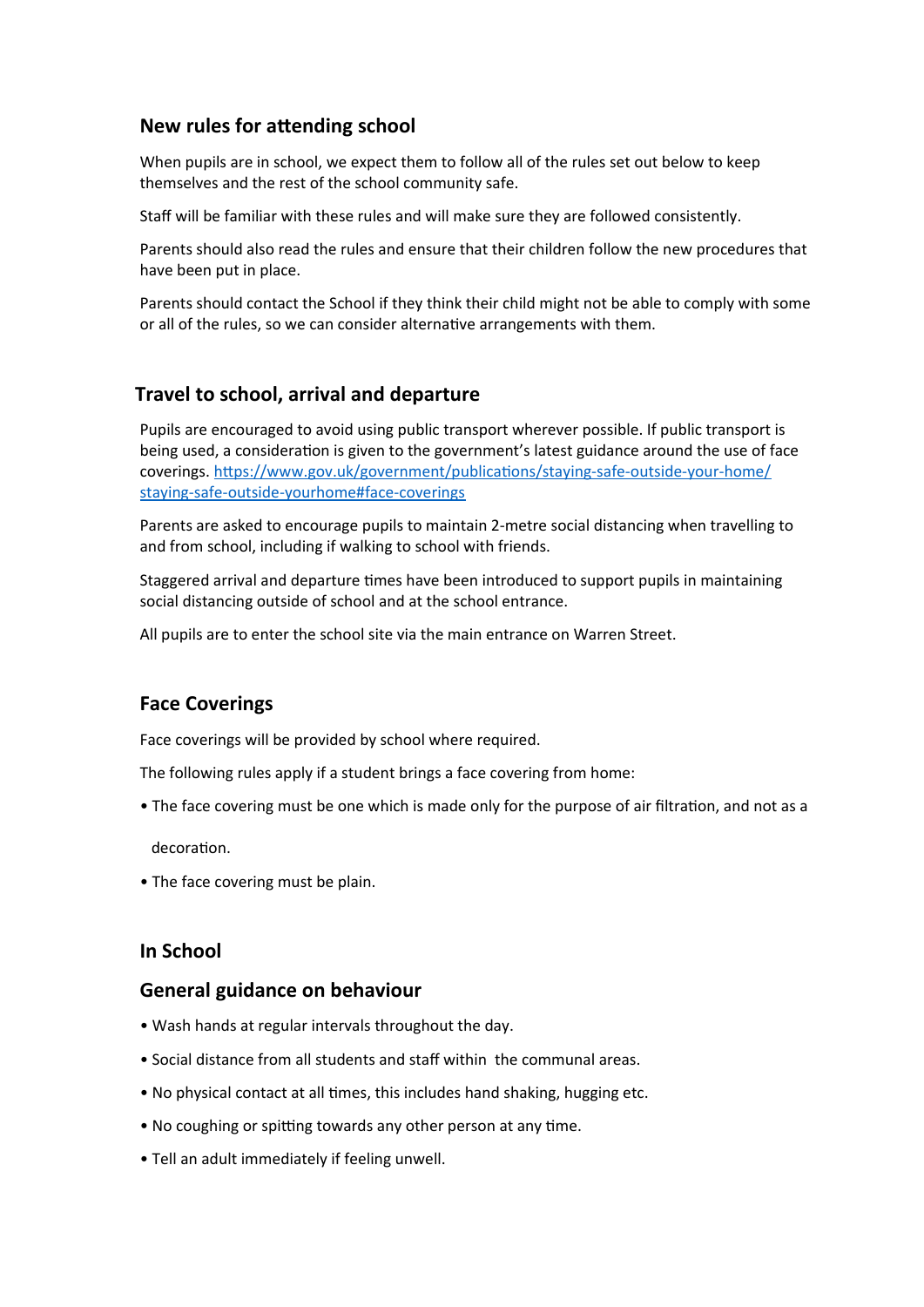- Seek support if unsure about expectations or managing themselves around school.
- Respect all staff and students at all times.

## **Arrival to school lessons**

- Students must ensure they are punctual to school.
- They must arrive at school socially distant and if travelling to school with other students from other households to ensure they wear a facemask.
- Students must wash their hands, for 20 seconds, on entry to school or sanitise their hands.
- Only two students are permitted into the toilets at one time to ensure social distance is maintained.

### **Movement around school**

- Student movement is limited to arrival, departure and toilet breaks.
- Students should walk around the school on the **right-hand side of the corridors in a single file**.
- Doors have been wedged open to avoid the need to touch door handles. Students are not to close these doors.

#### **Classroom expectations**

- To avoid groups of students congregating in the corridor or in communal areas staff will expecting students to walk straight into the classrooms.
- Students must sit in their designated places and not move from these for the duration of the lesson.
- Students must be prepared with their own equipment of pen, pencil, eraser and ruler.
- Students must not borrow equipment from other students.

#### **Break**

- A break is planned for all students, they will be able to have a snack and a drink in their room or in the playground and will be given a short toilet break.
- Students must wash their hands when they visit the toilet.
- Students must not share food or drink.
- Students must remain seated when in the room and follow all social distancing guidelines when walking to the toilets.

## **Exit from School**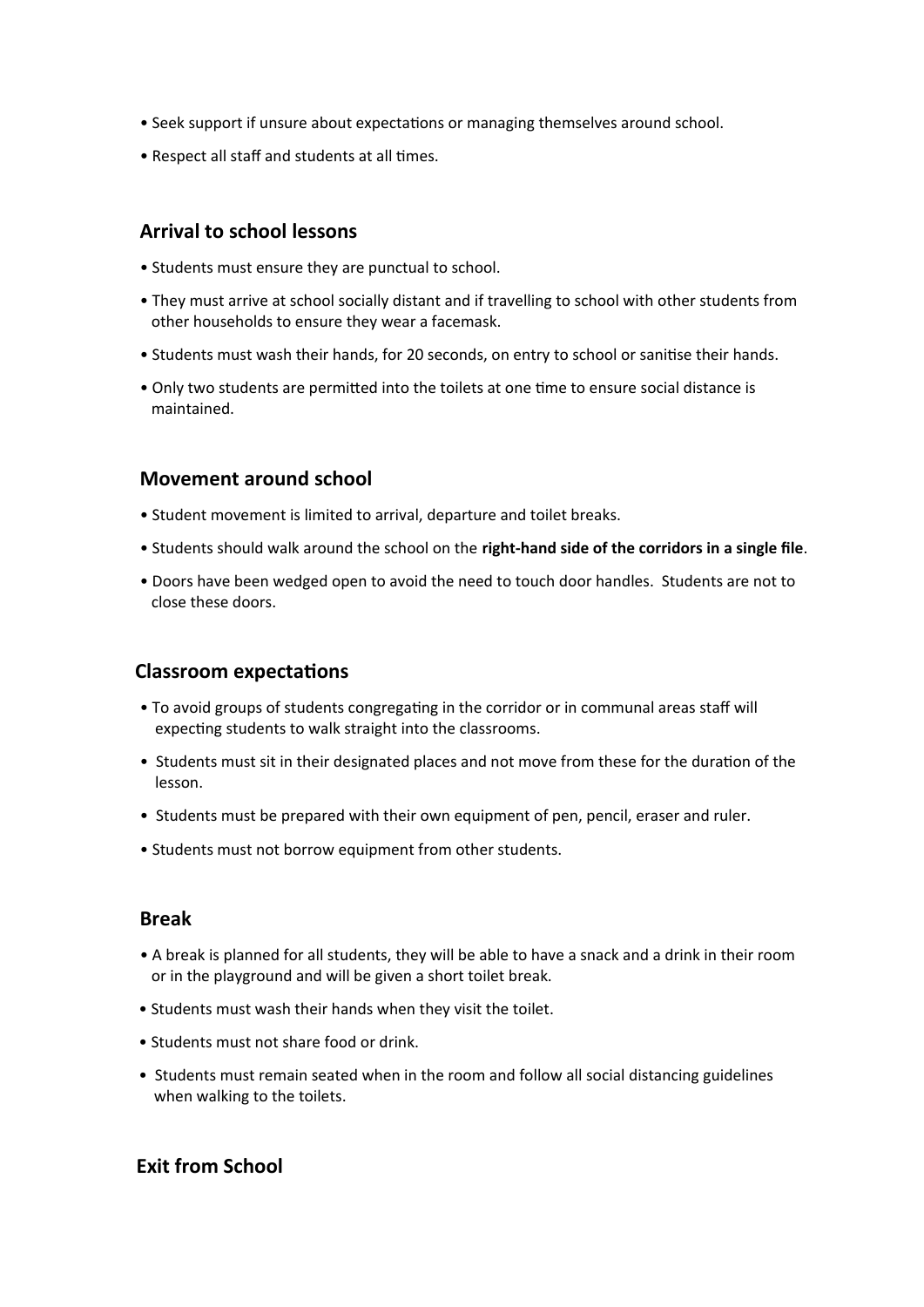- Students will leave the school in a staggered fashion.
- Students must wash their hands or use the hand sanitiser upon leaving the building.
- Students exit from the school via: Year 7 top entrance, Year 8 bottom entrance.

## **If anyone displays symptoms of COVID-19**

If a pupil displays symptoms on the government's published list for COVID-19 before travelling to school or whilst at home, they should not attend school.

If a pupil displays any of these symptoms during the school day, they should tell an adult. They will be isolated on site until contact can be made with home and arrangements made for them to go home. The room in which the pupil is isolated in, will be disinfected immediately after they leave.

Any staff or pupil displaying symptoms during the school day would result in that group of pupils and staff being compromised. All pupils and staff who had been in close proximity to the person displaying symptoms, would then follow the latest government guidelines.

## **Instructions on inappropriate behaviour ( spitting, coughing directly and intentionally at a teacher or child )**

We are obviously not expecting to see this poor behaviour, but in the unfortunate event that we do, this must be reported immediately to the relevant SLT lead who will act immediately by removing the child to an isolated place and contacting parents with the intention of the child returning home whilst the situation is assessed. The behaviour policy would then apply.

If there is any contact with another person's saliva, the following guidelines published by the NHS must be followed:

1. Wash the saliva off your skin with soap and lots of running water.

2. Wash the saliva/ blood out of your eyes, nose, mouth with lots of cold water. Spit the water out after washing your mouth.

3. If you wear contact lenses, rinse before and after taking them out.

4. Any tissues containing saliva or blood must be disposed of in the clinical waste bins ( yellow bins found in the designated first aid/ medical area )

If you think you are at risk of infection seek medical advice from:

1. Your GP

2. Accident & Emergency provision at your nearest hospital.

All such incidents should be recorded in full in the accident book and in the student's behaviour log.